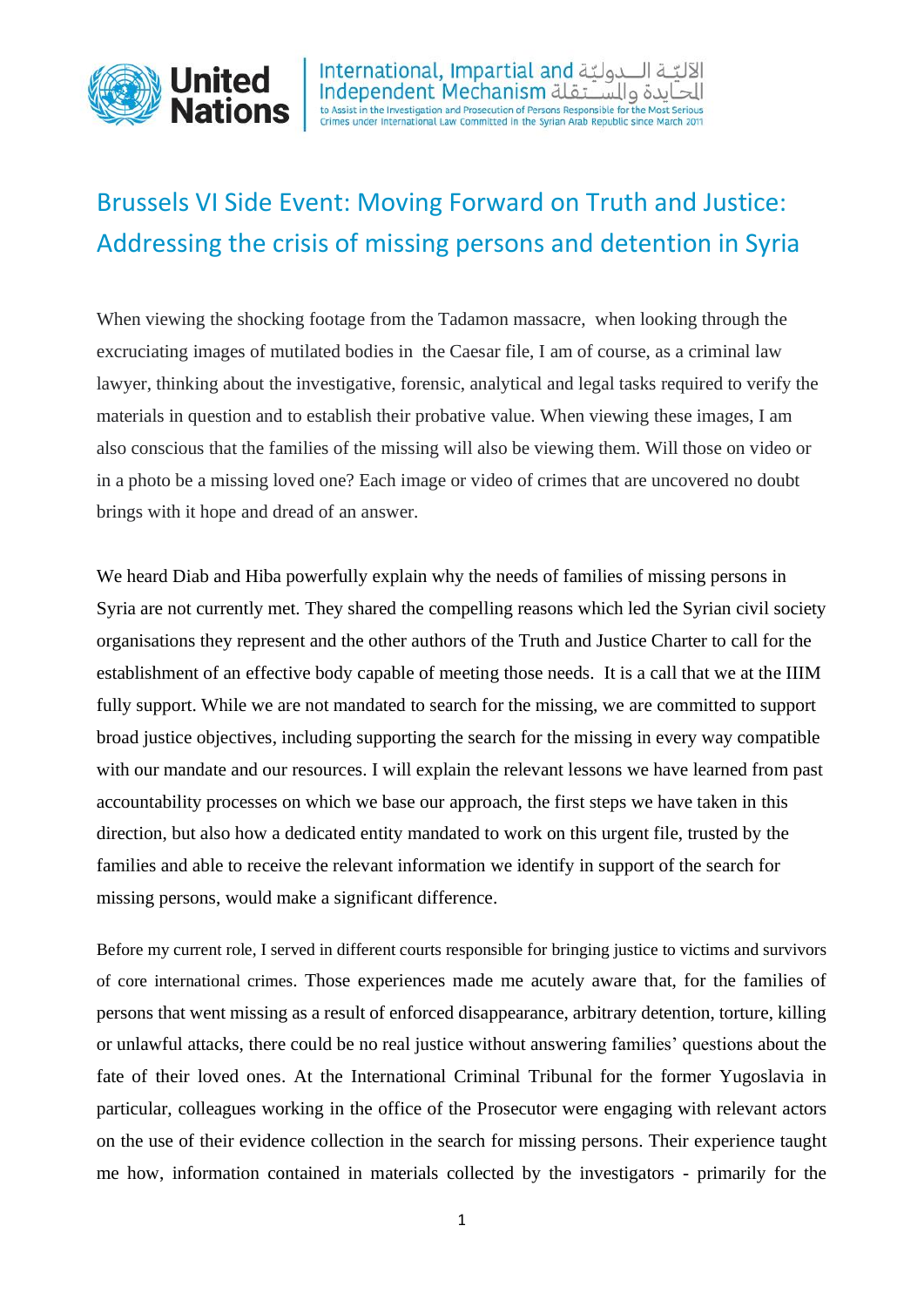purpose of prosecutions, proved valuable over time in supporting the search for missing persons. It contained crucial leads that can help entities mandated to conduct such work to answer questions from families about the fate of their loved ones. In their experience though, it was only late in the life of this court that comprehensive frameworks were established to facilitate access for those mandated to search for the missing so they could begin the work to find relevant information in these archives. And even then, it was not easy – the documents had not been organised in a way to assist such search.

Based on these lessons, it is obvious that there is a clear intersection between criminal accountability and the search for missing persons. The two are not incompatible. The families of those who are missing in Syria tell us of the immense anguish they experience not being able to find any information about the state or whereabouts of their loved ones. Those Syrians who have been detained, tortured and released tell us that knowing their families were also suffering, added to the physical and mental torture they went through in detention. The IIIM does not have the mandate nor the capacity to answer all the needs expressed by families of missing persons. It has no access to detention facilities, to mass graves, it is not mandated to negotiate the release of detainees. However, its central repository of information and evidence is a powerful resource which can support efforts to clarify the fate and whereabouts of missing people in Syria. The interactions my IIIM colleagues and I have with representatives of Syrian victims and survivors confirm that we should assist where we can. This priority of the families of missing persons must be part of our priorities and is an important part of our victim and survivor centred approach.

The events underlying the commission of crimes against humanity, war crimes and genocide that the IIIM is mandated to investigate, invariably result in large numbers of missing victims. We have, as you know, on-going lines of enquiry on "detention related crimes", as well as unlawful attacks, and crimes committed by ISIL. The review of materials we conduct to develop analytical work as part of these lines of enquiry or case files, as well as to respond to requests for assistance from competent jurisdictions, permits the identification within our central repository of information directly relevant to the search for missing persons. In order to be in a position to effectively contribute to these efforts, we have already taken some key first steps. We liaised with entities mandated to search for missing persons with a view to identify what specific information would best support their search and we developed a tagging system in our central repository accordingly. We also developed frameworks to enable us to share relevant information from the Central Repository with entities mandated to search for the missing where possible, and we are proactively transferring that material on a regular basis. We are now in the process of developing a more